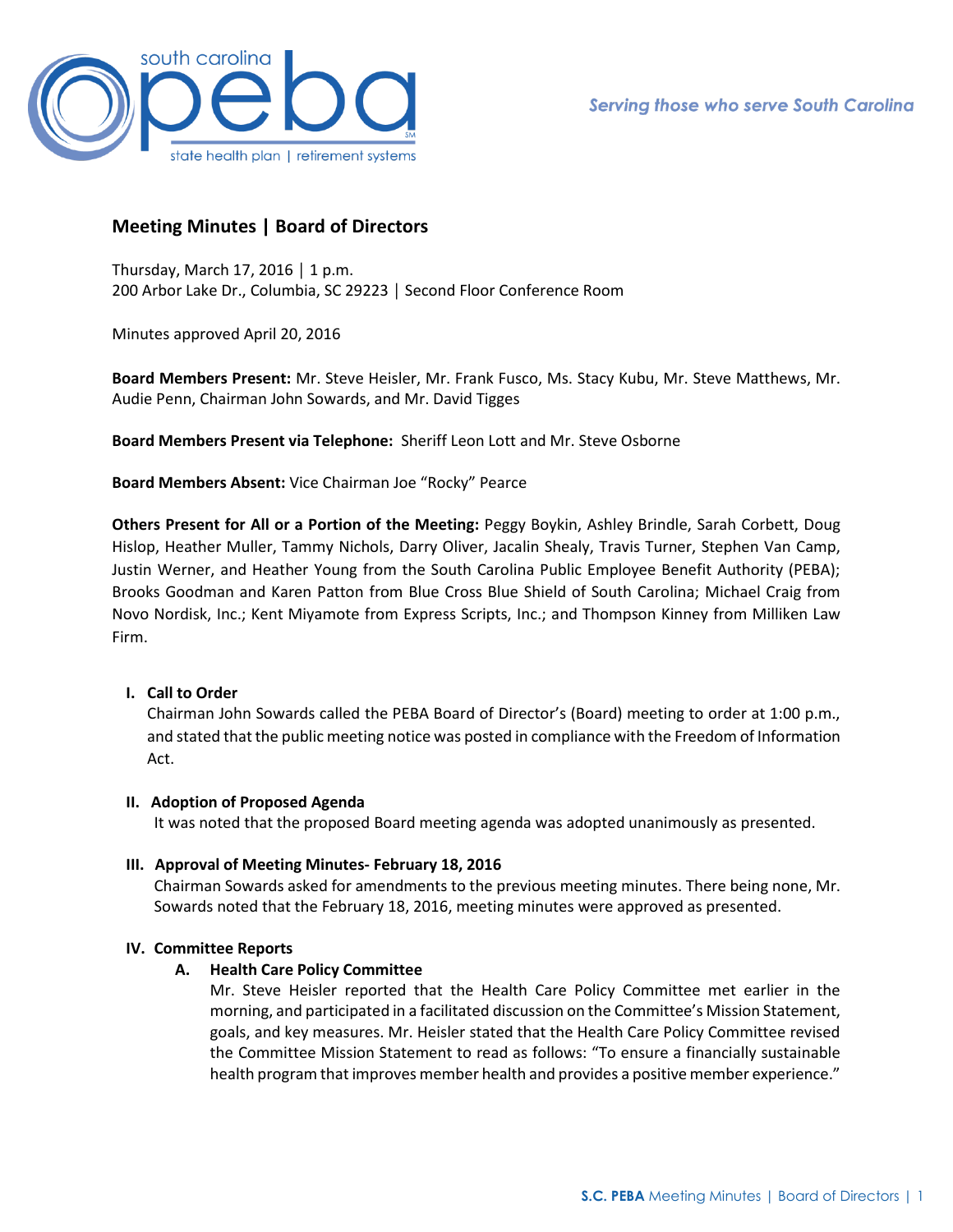Chairman Sowards asked for a motion to adopt the proposed Health Care Policy Committee Charter which includes the revised Mission Statement.

Mr. Heisler made a motion, which was seconded by Mr. Audie Penn, and approved unanimously, to adopt the Health Care Policy Committee Charter as presented.

#### **B. Retirement Policy Committee**

Chairman Sowards announced that Mr. David Tigges has agreed to serve as Chairman of the Retirement Policy Committee.

Mr. Tigges stated that the Retirement Policy Committee met on March 16, 2016, and reported that MetLife has requested a change from the originally proposed Vanguard Money Market Prime Fund to the Vanguard Federal Money Market Fund. Mr. Tigges explained that the replacement "Government" fund will avoid redemption fees possible with the previous "Prime" money market fund. The Vanguard Federal Money Market Fund is scheduled to be implemented on April 1, 2016, and is consistent with broader ORP changes. Mr. Tigges confirmed that the change is in compliance with the State ORP Investment Policy Statement criteria.

Mr. Tigges made a motion, which was seconded by Mr. Heisler, and approved unanimously, to approve the MetLife Money Market Fund change from the Vanguard Money Market Prime Fund to the Vanguard Federal Money Market Fund.

Mr. Tigges stated that Mr. Travis Turner, Chief Financial Officer, reviewed a compliance comparison between the National Association of Defined Contribution Administrators (NAGDCA), Best Practice Recommendations, the State ORP, and the South Carolina Deferred Compensation Program (SCDCP).

Mr. Tigges reported that Mr. Turner also provided a summary of the 2016 Experience Study, and the implications of the accompanying actuarial assumption changes. Mr. Tigges noted that the summary will be available for Board members in the near future. Chairman Sowards complemented Mr. Turner for his efforts in condensing the Experience Study and the assumption changes into a summary that is easy to follow and understand.

#### **C. Finance, Administration, Audit and Compliance (FAAC) Committee**

Mr. Steve Matthews stated that the FAAC Committee met on March 16, 2016, and reviewed several modifications to the PEBA Board of Directors Bylaws. Mr. Matthews stated that the revisions were made to minimize the potential for vacancies on committees and in officer positions when the current Board member terms expire. At the last Board meeting, it was suggested that Section 5A be amended to include that all non-Board members appointed to serve on a Committee are non-voting members.

Mr. Matthews made a motion, which was seconded by Mr. Heisler, and approved unanimously, to approve the 2016 PEBA Board of Directors Bylaw revisions.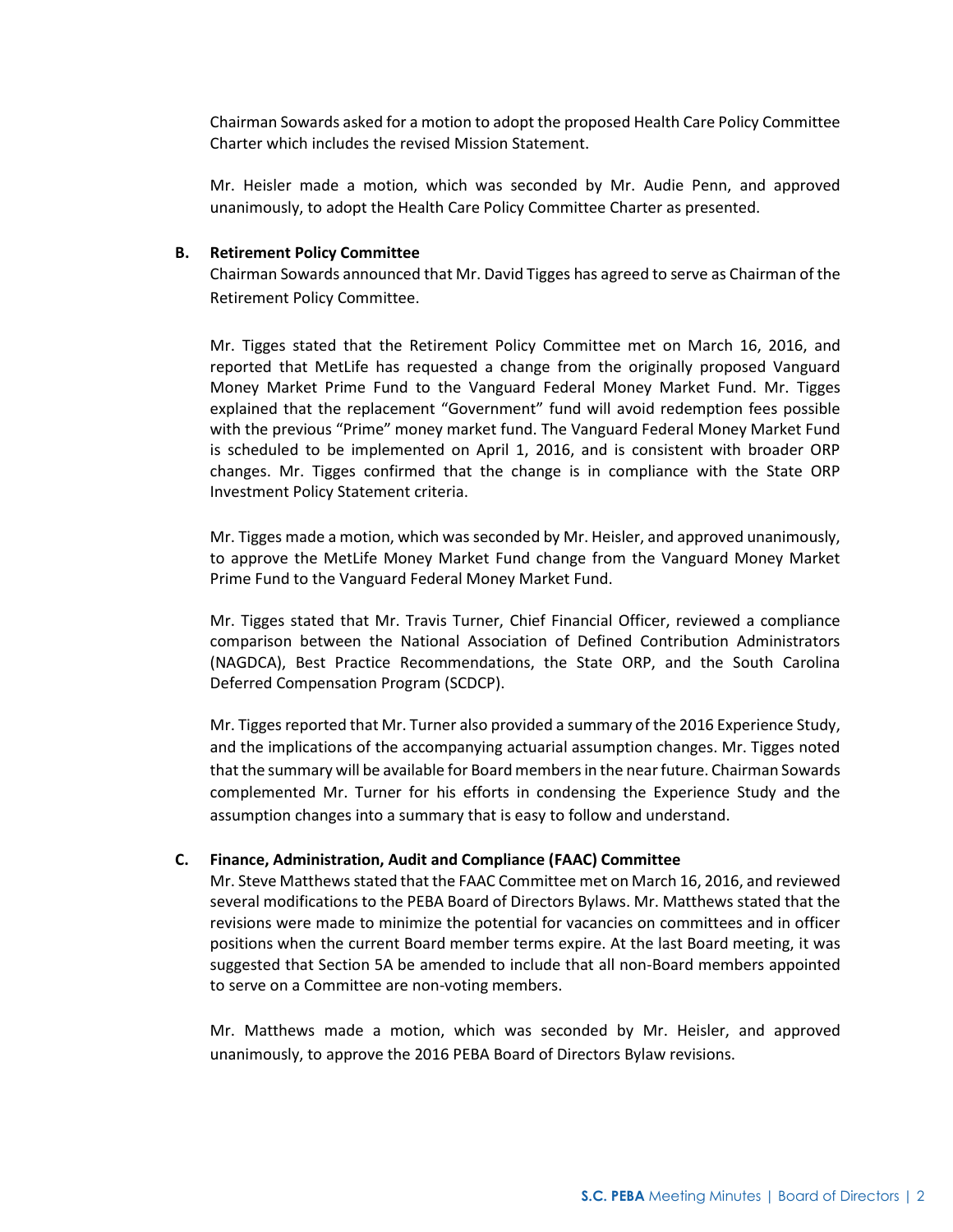Mr. Matthews stated that Mr. John Page, Director of Internal Audit, provided the PEBA internal audit reports including:

- A. StoneBridge Recovery Audit
- B. Analytical Review of Claims
- C. Internal Audit Report on Data Security- Third parties
- D. Internal Audit Plan Status Report
- E. 2016 SC PEBA Internal Audit Plan

Mr. Matthews stated that the FAAC Committee approved the 2016 Internal Audit Plan as submitted. Mr. Matthews made a motion, which was seconded by Mr. Penn, and approved unanimously, to approve the 2016 Internal Audit Plan as presented.

Chairman Sowards thanked Mr. Steve Osborne for agreeing to serve on both the Retirement Policy and the FAAC Committees until a replacement is made for the vacancy on the PEBA Board.

#### **V. Old Business**

# **A. Director's Report**

Ms. Boykin provided the Director's Report, and stated that the House will begin budget deliberations next week. Ms. Boykin stated that the employer and employee contribution rates for the South Carolina Retirement System (SCRS), must be increased by a minimum three basis points effective July 1, 2017, to maintain a 30-year funding period.

Ms. Boykin explained that based on the 2015 Actuarial Valuations, the ramifications of fiscal year 2015 investment losses result in a one-half percent increase in employer contribution rates, which would normally be phased in during a five-year period. Ms. Boykin reported that the House version of the fiscal year 2017 budget fully funds the State Health Plan, and includes funding that will cover only the general fund portion of the one-half percent increase in employer contribution rates. The House version includes a one percent pay increase for state employees, and a one-half percent increase in the employer and employee contribution rates. Contribution increases would be effective July 1, 2016. Historically, contribution increases become effective two years after the date of the actuarial valuations. Ms. Boykin explained that the reason for the two-year delay is to allow participating employers time to incorporate the contribution increase requirements into their budgeting process.

Ms. Boykin advised that a combined meeting of the Senate Finance Committee - Special Subcommittee to Review the Investment of State Retirement Funds, and the Health and Human Services Subcommittee will meet on March 24, 2016, and will receive a presentation from PEBA and RSIC, with regards to the Experience Study and funding requirements.

Ms. Boykin stated that the State Fiscal Accountability Authority (SFAA), will hold a special meeting to review the 2016 Experience study, the 2015 Actuarial Valuations, and funding issues in regards to PEBA and RSIC on April 19, 2016. Ms. Boykin pointed out that alternative